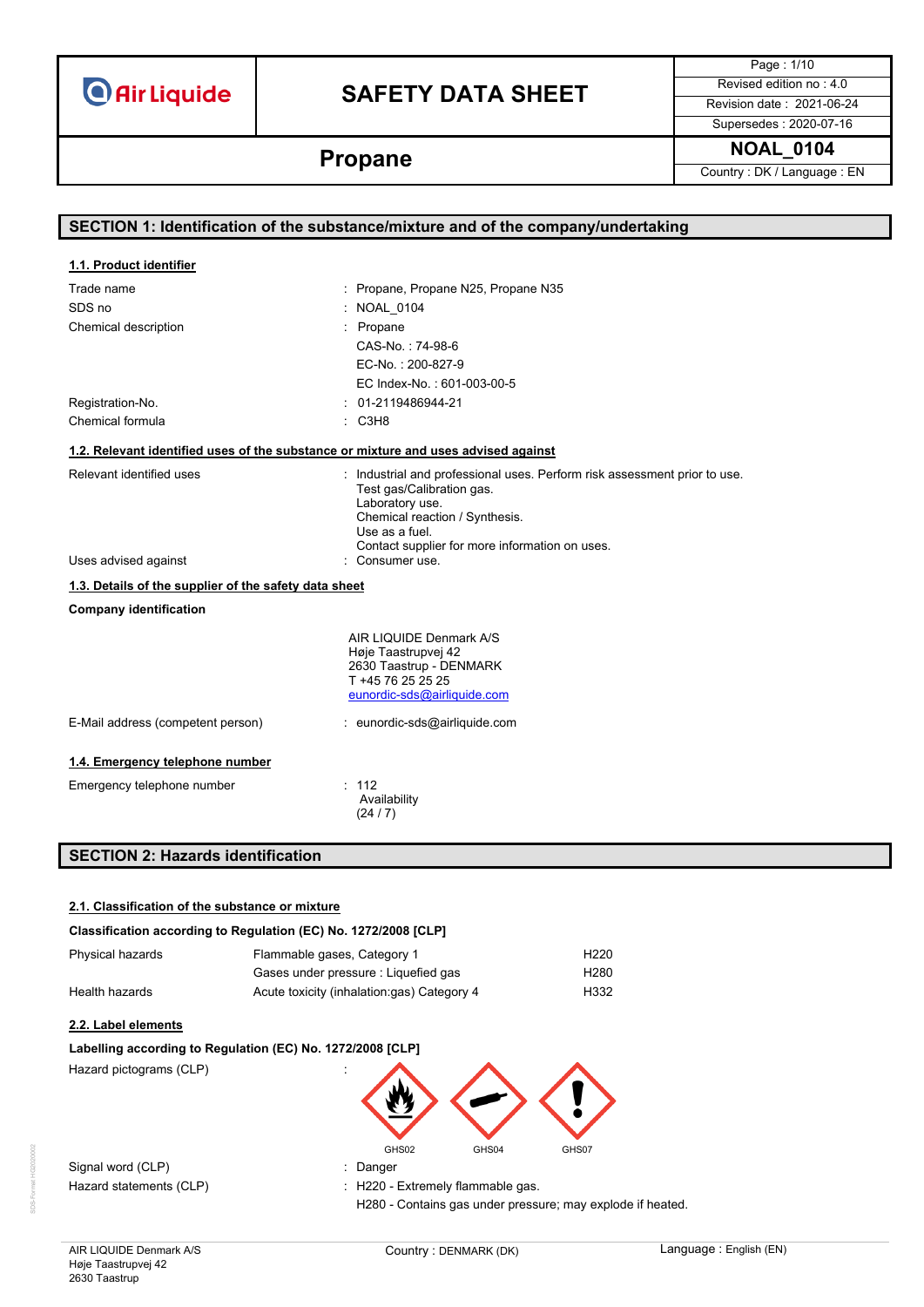## **SAFETY DATA SHEET** Revised edition no : 4.0

Page : 2/10 Supersedes : 2020-07-16

**Propane** NOAL\_0104

H332 - Harmful if inhaled.

| Precautionary statements (CLP) |                                                                                                                                                           |
|--------------------------------|-----------------------------------------------------------------------------------------------------------------------------------------------------------|
|                                | - Prevention : P210 - Keep away from heat, hot surfaces, sparks, open flames and other ignition sources. No<br>smoking.                                   |
|                                | - Response : P377 - Leaking gas fire: Do not extinguish, unless leak can be stopped safely.<br>P381 - In case of leakage, eliminate all ignition sources. |
|                                | - Storage : P403 - Store in a well-ventilated place.                                                                                                      |
|                                |                                                                                                                                                           |

#### **2.3. Other hazards**

: Contact with liquid may cause cold burns/frostbite.

#### **SECTION 3: Composition/information on ingredients**

#### **3.1. Substances**

| <b>Name</b> | <b>Product identifier</b>                                                                                     | Composition [V-%]: | <b>Classification according to</b><br><b>Regulation (EC) No. 1272/2008 [CLP]</b> |
|-------------|---------------------------------------------------------------------------------------------------------------|--------------------|----------------------------------------------------------------------------------|
| Propane     | (CAS-No.) 74-98-6<br>(EC-No.) 200-827-9<br>(EC Index-No.) 601-003-00-5<br>(Registration-No.) 01-2119486944-21 | 100                | Flam. Gas 1, H220<br>Press. Gas (Lig.), H280                                     |

*Contains no other components or impurities which will influence the classification of the product.*

: Not applicable. **3.2. Mixtures**

### **SECTION 4: First aid measures**

#### **4.1. Description of first aid measures**

| - Inhalation                                                     | : Remove victim to uncontaminated area wearing self contained breathing apparatus. Keep<br>victim warm and rested. Call a doctor. Perform cardiopulmonary resuscitation if breathing<br>stopped. |
|------------------------------------------------------------------|--------------------------------------------------------------------------------------------------------------------------------------------------------------------------------------------------|
| - Skin contact                                                   | : In case of frostbite spray with water for at least 15 minutes. Apply a sterile dressing. Obtain<br>medical assistance.                                                                         |
| - Eye contact                                                    | : Immediately flush eyes thoroughly with water for at least 15 minutes.                                                                                                                          |
| - Ingestion                                                      | : Ingestion is not considered a potential route of exposure.                                                                                                                                     |
| 4.2. Most important symptoms and effects, both acute and delayed |                                                                                                                                                                                                  |
|                                                                  | $\therefore$ Refer to section 11.                                                                                                                                                                |

#### **4.3. Indication of any immediate medical attention and special treatment needed**

: Obtain medical assistance.

#### **SECTION 5: Firefighting measures**

| 5.1. Extinguishing media                                   |                                                                                   |
|------------------------------------------------------------|-----------------------------------------------------------------------------------|
| - Suitable extinguishing media                             | Water spray or fog.<br>÷.<br>Dry powder.                                          |
| - Unsuitable extinguishing media                           | : Carbon dioxide.<br>Do not use water jet to extinguish.                          |
| 5.2. Special hazards arising from the substance or mixture |                                                                                   |
| Specific hazards<br>Hazardous combustion products          | : Exposure to fire may cause containers to rupture/explode.<br>: Carbon monoxide. |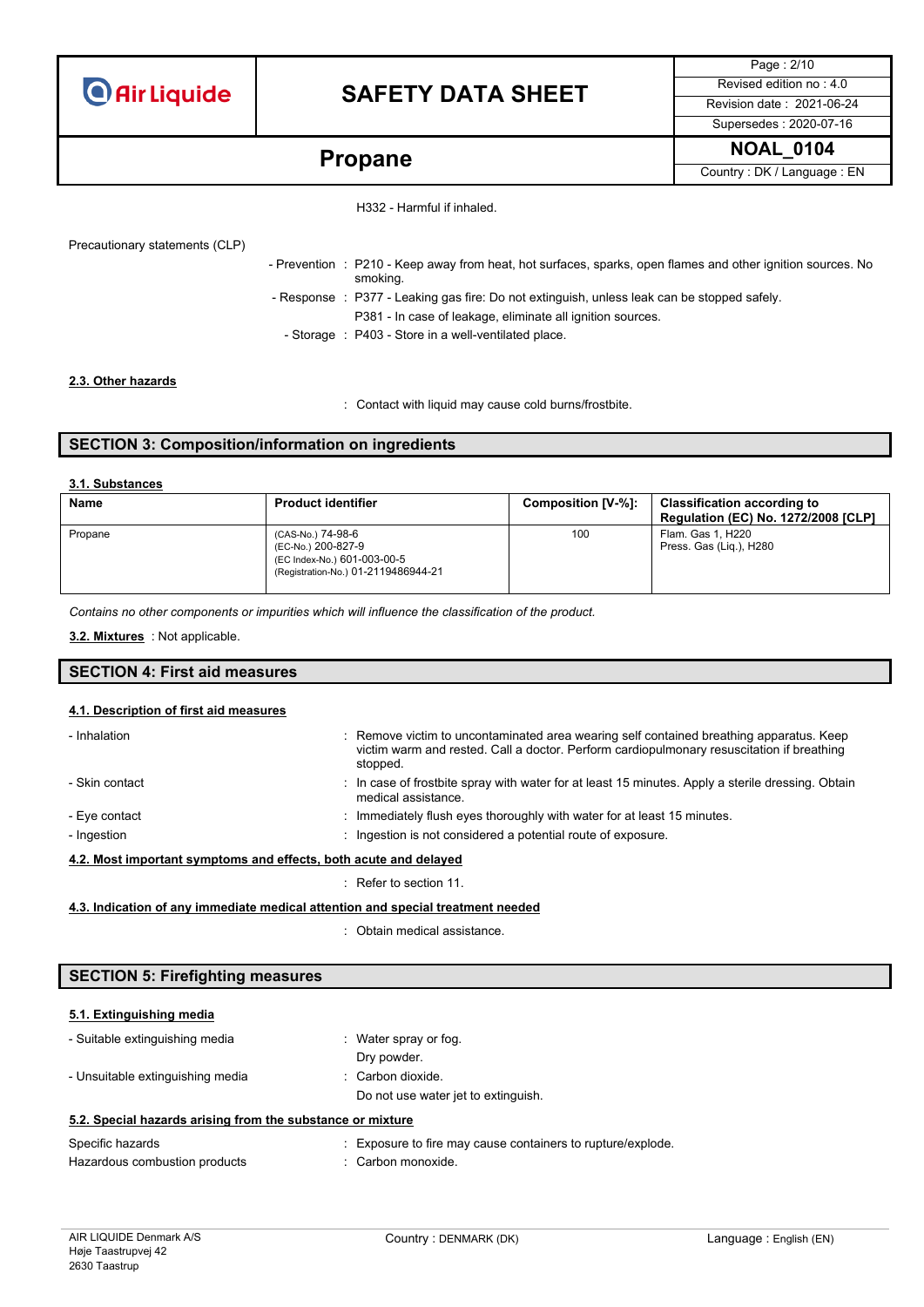

## **SAFETY DATA SHEET** Revised edition no : 4.0

Page : 3/10 Supersedes : 2020-07-16

**Propane NOAL\_0104 Propane Propane Propane Propane Propane Propane Propane Propane Propane Propane Propane Prop** 

| : Use fire control measures appropriate for the surrounding fire. Exposure to fire and heat<br>radiation may cause gas receptacles to rupture. Cool endangered receptacles with water spray<br>jet from a protected position. Prevent water used in emergency cases from entering sewers and<br>drainage systems. |
|-------------------------------------------------------------------------------------------------------------------------------------------------------------------------------------------------------------------------------------------------------------------------------------------------------------------|
| If possible, stop flow of product.                                                                                                                                                                                                                                                                                |
| Use water spray or fog to knock down fire fumes if possible.                                                                                                                                                                                                                                                      |
| Do not extinguish a leaking gas flame unless absolutely necessary. Spontaneous/explosive re-<br>ignition may occur. Extinguish any other fire.                                                                                                                                                                    |
| Move containers away from the fire area if this can be done without risk.                                                                                                                                                                                                                                         |
| Wear gas tight chemically protective clothing in combination with self contained breathing<br>apparatus.                                                                                                                                                                                                          |
| Standard EN 943-2: Protective clothing against liquid and gaseous chemicals, aerosols and<br>solid particles. Gas-tight chemical protective suits for emergency teams.                                                                                                                                            |
| Standard EN 137 - Self-contained open-circuit compressed air breathing apparatus with full<br>face mask.                                                                                                                                                                                                          |
|                                                                                                                                                                                                                                                                                                                   |

#### **SECTION 6: Accidental release measures**

#### **6.1. Personal precautions, protective equipment and emergency procedures**

|                                                           | : Try to stop release.                                                                                                    |
|-----------------------------------------------------------|---------------------------------------------------------------------------------------------------------------------------|
|                                                           | Evacuate area.                                                                                                            |
|                                                           | Monitor concentration of released product.                                                                                |
|                                                           | Consider the risk of potentially explosive atmospheres.                                                                   |
|                                                           | Wear self-contained breathing apparatus when entering area unless atmosphere is proved to<br>be safe.                     |
|                                                           | Eliminate ignition sources.                                                                                               |
|                                                           | Ensure adequate air ventilation.                                                                                          |
|                                                           | Prevent from entering sewers, basements and workpits, or any place where its accumulation<br>can be dangerous.            |
|                                                           | Act in accordance with local emergency plan.                                                                              |
|                                                           | Stay upwind.                                                                                                              |
| 6.2. Environmental precautions                            |                                                                                                                           |
|                                                           | : Try to stop release.                                                                                                    |
| 6.3. Methods and material for containment and cleaning up |                                                                                                                           |
|                                                           | : Keep area evacuated and free from ignition sources until any spilled liquid has evaporated<br>(ground free from frost). |
| 6.4. Reference to other sections                          |                                                                                                                           |
|                                                           | $\therefore$ See also sections 8 and 13.                                                                                  |

### **SECTION 7: Handling and storage**

| 7.1. Precautions for safe handling |                                                                                                   |                        |
|------------------------------------|---------------------------------------------------------------------------------------------------|------------------------|
| Safe use of the product            | : Do not breathe gas.                                                                             |                        |
|                                    | Avoid release of product into atmosphere.                                                         |                        |
|                                    | The product must be handled in accordance with good industrial hygiene and safety<br>procedures.  |                        |
|                                    | Only experienced and properly instructed persons should handle gases under pressure.              |                        |
|                                    | Consider pressure relief device(s) in gas installations.                                          |                        |
|                                    | Ensure the complete gas system was (or is regularily) checked for leaks before use.               |                        |
|                                    | Do not smoke while handling product.                                                              |                        |
|                                    | Avoid exposure, obtain special instructions before use.                                           |                        |
|                                    | Use only properly specified equipment which is suitable for this product, its supply pressure and |                        |
| AIR LIQUIDE Denmark A/S            | Country: DENMARK (DK)                                                                             | Language: English (EN) |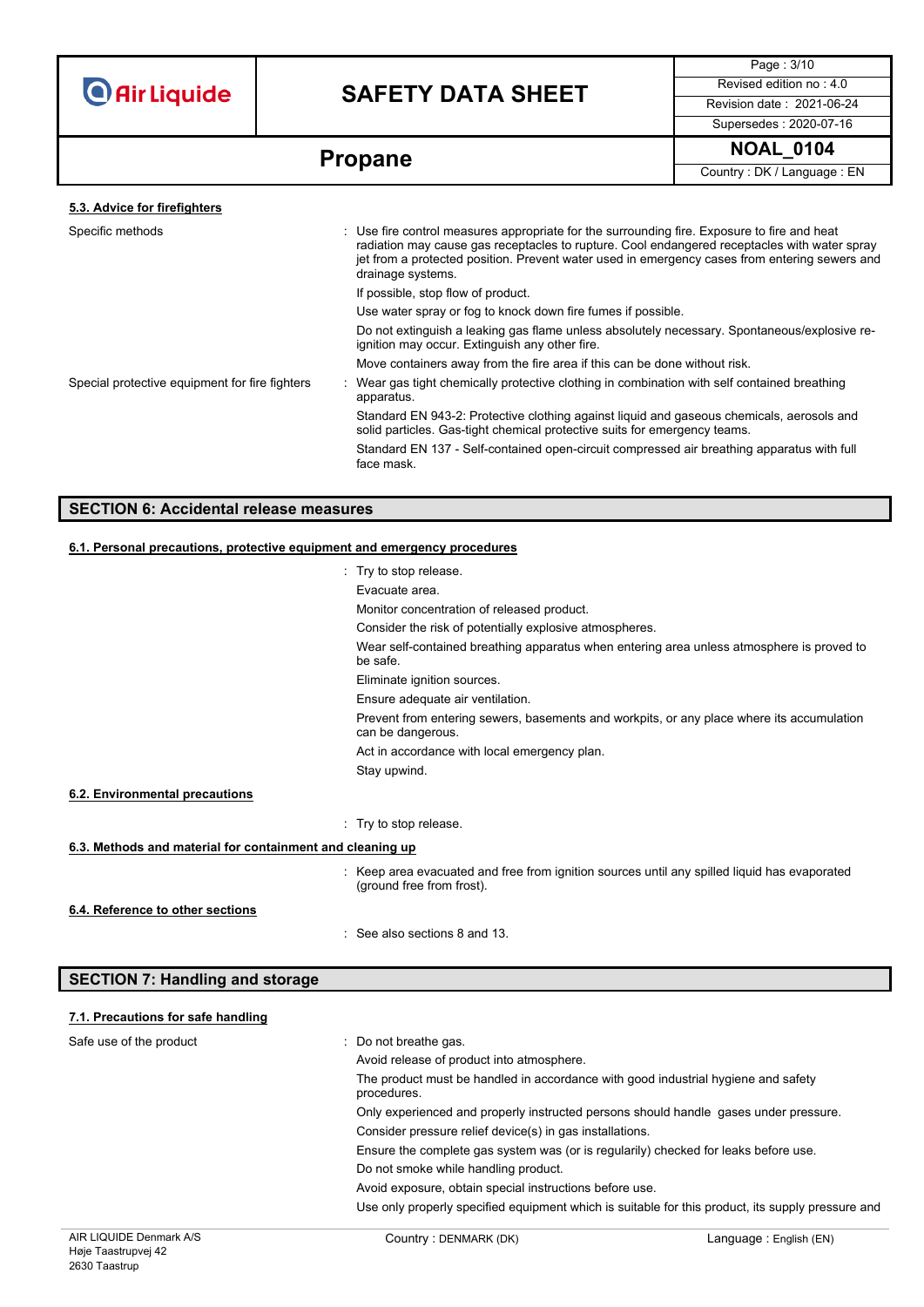## **SAFETY DATA SHEET** Revised edition no : 4.0

Page : 4/10 Supersedes : 2020-07-16

|                                                                   | temperature. Contact your gas supplier if in doubt.                                                                                                              |
|-------------------------------------------------------------------|------------------------------------------------------------------------------------------------------------------------------------------------------------------|
|                                                                   | Avoid suck back of water, acid and alkalis.                                                                                                                      |
|                                                                   | Assess the risk of potentially explosive atmospheres and the need for explosion-proof<br>equipment.                                                              |
|                                                                   | Purge air from system before introducing gas.                                                                                                                    |
|                                                                   | Take precautionary measures against static discharge.                                                                                                            |
|                                                                   | Keep away from ignition sources (including static discharges).                                                                                                   |
|                                                                   | Consider the use of only non-sparking tools.                                                                                                                     |
|                                                                   | Ensure equipment is adequately earthed.                                                                                                                          |
| Safe handling of the gas receptacle                               | Refer to supplier's container handling instructions.                                                                                                             |
|                                                                   | Do not allow backfeed into the container.                                                                                                                        |
|                                                                   | Protect containers from physical damage; do not drag, roll, slide or drop.                                                                                       |
|                                                                   | When moving cylinders, even for short distances, use a cart (trolley, hand truck, etc.) designed<br>to transport cylinders.                                      |
|                                                                   | Leave valve protection caps in place until the container has been secured against either a wall<br>or bench or placed in a container stand and is ready for use. |
|                                                                   | If user experiences any difficulty operating valve discontinue use and contact supplier.                                                                         |
|                                                                   | Never attempt to repair or modify container valves or safety relief devices.                                                                                     |
|                                                                   | Damaged valves should be reported immediately to the supplier.                                                                                                   |
|                                                                   | Keep container valve outlets clean and free from contaminants particularly oil and water.                                                                        |
|                                                                   | Replace valve outlet caps or plugs and container caps where supplied as soon as container is<br>disconnected from equipment.                                     |
|                                                                   | Close container valve after each use and when empty, even if still connected to equipment.                                                                       |
|                                                                   | Never attempt to transfer gases from one cylinder/container to another.                                                                                          |
|                                                                   | Never use direct flame or electrical heating devices to raise the pressure of a container.                                                                       |
|                                                                   | Do not remove or deface labels provided by the supplier for the identification of the content of<br>the container.                                               |
|                                                                   | Suck back of water into the container must be prevented.                                                                                                         |
|                                                                   | Open valve slowly to avoid pressure shock.                                                                                                                       |
| 7.2. Conditions for safe storage, including any incompatibilities |                                                                                                                                                                  |
|                                                                   | : Observe all regulations and local requirements regarding storage of containers.                                                                                |
|                                                                   | Containers should not be stored in conditions likely to encourage corrosion.                                                                                     |
|                                                                   | Container valve guards or caps should be in place.                                                                                                               |
|                                                                   | Containers should be stored in the vertical position and properly secured to prevent them from<br>falling over.                                                  |
|                                                                   | Stored containers should be periodically checked for general condition and leakage.                                                                              |
|                                                                   | Keep container below 50°C in a well ventilated place.                                                                                                            |
|                                                                   | Store containers in location free from fire risk and away from sources of heat and ignition.                                                                     |
|                                                                   | Keep away from combustible materials.                                                                                                                            |
|                                                                   | Segregate from oxidant gases and other oxidants in store.                                                                                                        |
|                                                                   | All electrical equipment in the storage areas should be compatible with the risk of a potentially<br>explosive atmosphere.                                       |
| 7.3. Specific end use(s)                                          |                                                                                                                                                                  |

: None.

### **SECTION 8: Exposure controls/personal protection**

### **8.1. Control parameters**

| Propane (74-98-6)                             |                        |  |
|-----------------------------------------------|------------------------|--|
| <b>Denmark - Occupational Exposure Limits</b> |                        |  |
| Local name                                    | Propan (Flaskegas)     |  |
| Grænseværdi (8 timer) (mg/m <sup>3</sup> )    | 1800 mg/m <sup>3</sup> |  |
| Grænseværdi (8 timer) (ppm)                   | $1000$ ppm             |  |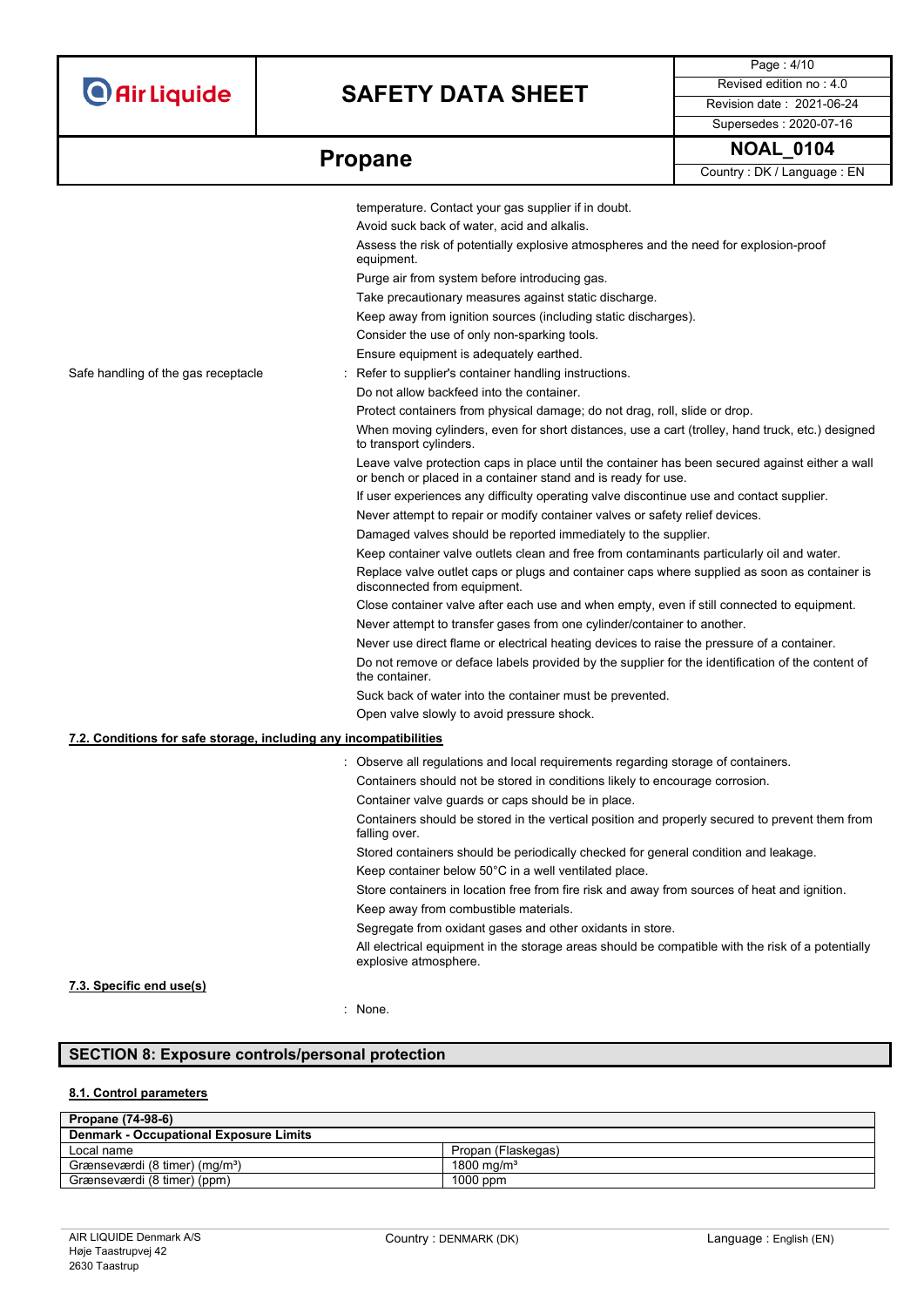## **SAFETY DATA SHEET** Revised edition no : 4.0

Page : 5/10

Supersedes : 2020-07-16

# **Propane** NOAL\_0104<br>
Country : DK / Language : EN

| Propane (74-98-6)                                                         |                   |                                                                                                                                                                                                                                                |
|---------------------------------------------------------------------------|-------------------|------------------------------------------------------------------------------------------------------------------------------------------------------------------------------------------------------------------------------------------------|
| <b>Denmark - Occupational Exposure Limits</b>                             |                   |                                                                                                                                                                                                                                                |
| Local name                                                                |                   | Propan (Flaskegas)                                                                                                                                                                                                                             |
| Grænseværdi (8 timer) (mg/m <sup>3</sup> )                                |                   | 1800 mg/m <sup>3</sup>                                                                                                                                                                                                                         |
| Grænseværdi (8 timer) (ppm)                                               |                   | 1000 ppm                                                                                                                                                                                                                                       |
|                                                                           |                   |                                                                                                                                                                                                                                                |
| DNEL (Derived-No Effect Level)                                            | None established. |                                                                                                                                                                                                                                                |
| PNEC (Predicted No-Effect Concentration)                                  | None established. |                                                                                                                                                                                                                                                |
| 8.2. Exposure controls                                                    |                   |                                                                                                                                                                                                                                                |
| 8.2.1. Appropriate engineering controls                                   |                   |                                                                                                                                                                                                                                                |
|                                                                           |                   | : Provide adequate general and local exhaust ventilation.                                                                                                                                                                                      |
|                                                                           |                   | Product to be handled in a closed system.                                                                                                                                                                                                      |
|                                                                           |                   | Systems under pressure should be regularily checked for leakages.                                                                                                                                                                              |
|                                                                           |                   | Ensure exposure is below occupational exposure limits (where available).                                                                                                                                                                       |
|                                                                           |                   | Gas detectors should be used when toxic gases may be released.                                                                                                                                                                                 |
|                                                                           |                   | Consider the use of a work permit system e.g. for maintenance activities.                                                                                                                                                                      |
| 8.2.2. Individual protection measures, e.g. personal protective equipment |                   |                                                                                                                                                                                                                                                |
|                                                                           |                   |                                                                                                                                                                                                                                                |
|                                                                           |                   | : A risk assessment should be conducted and documented in each work area to assess the risks<br>related to the use of the product and to select the PPE that matches the relevant risk. The<br>following recommendations should be considered: |
|                                                                           |                   | PPE compliant to the recommended EN/ISO standards should be selected.                                                                                                                                                                          |
| • Eye/face protection                                                     |                   | Wear goggles when transfilling or breaking transfer connections.<br>Standard EN 166 - Personal eye-protection - specifications.                                                                                                                |
| • Skin protection                                                         |                   |                                                                                                                                                                                                                                                |
| - Hand protection                                                         |                   | : Wear working gloves when handling gas containers.                                                                                                                                                                                            |
|                                                                           |                   | Standard EN 388 - Protective gloves against mechanical risk.                                                                                                                                                                                   |
|                                                                           |                   | Wear cold insulating gloves when transfilling or breaking transfer connections.                                                                                                                                                                |
|                                                                           |                   | Standard EN 511 - Cold insulating gloves.                                                                                                                                                                                                      |
| - Other                                                                   |                   | : Consider the use of flame resistant anti-static safety clothing.                                                                                                                                                                             |
|                                                                           |                   | Standard EN ISO 14116 - Limited flame spread materials.                                                                                                                                                                                        |
|                                                                           |                   | Standard EN 1149-5 - Protective clothing: Electrostatic properties.                                                                                                                                                                            |
|                                                                           |                   | Wear safety shoes while handling containers.                                                                                                                                                                                                   |
|                                                                           |                   | Standard EN ISO 20345 - Personal protective equipment - Safety footwear.                                                                                                                                                                       |
| • Respiratory protection                                                  |                   | Gas filters may be used if all surrounding conditions e.g. type and concentration of the                                                                                                                                                       |
|                                                                           |                   | contaminant(s) and duration of use are known.                                                                                                                                                                                                  |
|                                                                           |                   | Use gas filters with full face mask, where exposure limits may be exceeded for a short-term                                                                                                                                                    |
|                                                                           |                   | period, e.g. connecting or disconnecting containers.<br>Recommended: Filter AX (brown).                                                                                                                                                        |
|                                                                           |                   | Gas filters do not protect against oxygen deficiency.                                                                                                                                                                                          |
|                                                                           |                   | Standard EN 14387 - Gas filter(s), combined filter(s) and standard EN136, full face masks.                                                                                                                                                     |
|                                                                           |                   | Keep self contained breathing apparatus readily available for emergency use.                                                                                                                                                                   |
|                                                                           |                   | Self contained breathing apparatus is recommended, where unknown exposure may be                                                                                                                                                               |
|                                                                           |                   | expected, e.g. during maintenance activities on installation systems.<br>Standard EN 137 - Self-contained open-circuit compressed air breathing apparatus with full                                                                            |
|                                                                           | face mask.        |                                                                                                                                                                                                                                                |
| • Thermal hazards                                                         |                   | : None in addition to the above sections.                                                                                                                                                                                                      |
|                                                                           |                   |                                                                                                                                                                                                                                                |
| 8.2.3. Environmental exposure controls                                    |                   |                                                                                                                                                                                                                                                |
|                                                                           |                   |                                                                                                                                                                                                                                                |

: Refer to local regulations for restriction of emissions to the atmosphere. See section 13 for specific methods for waste gas treatment.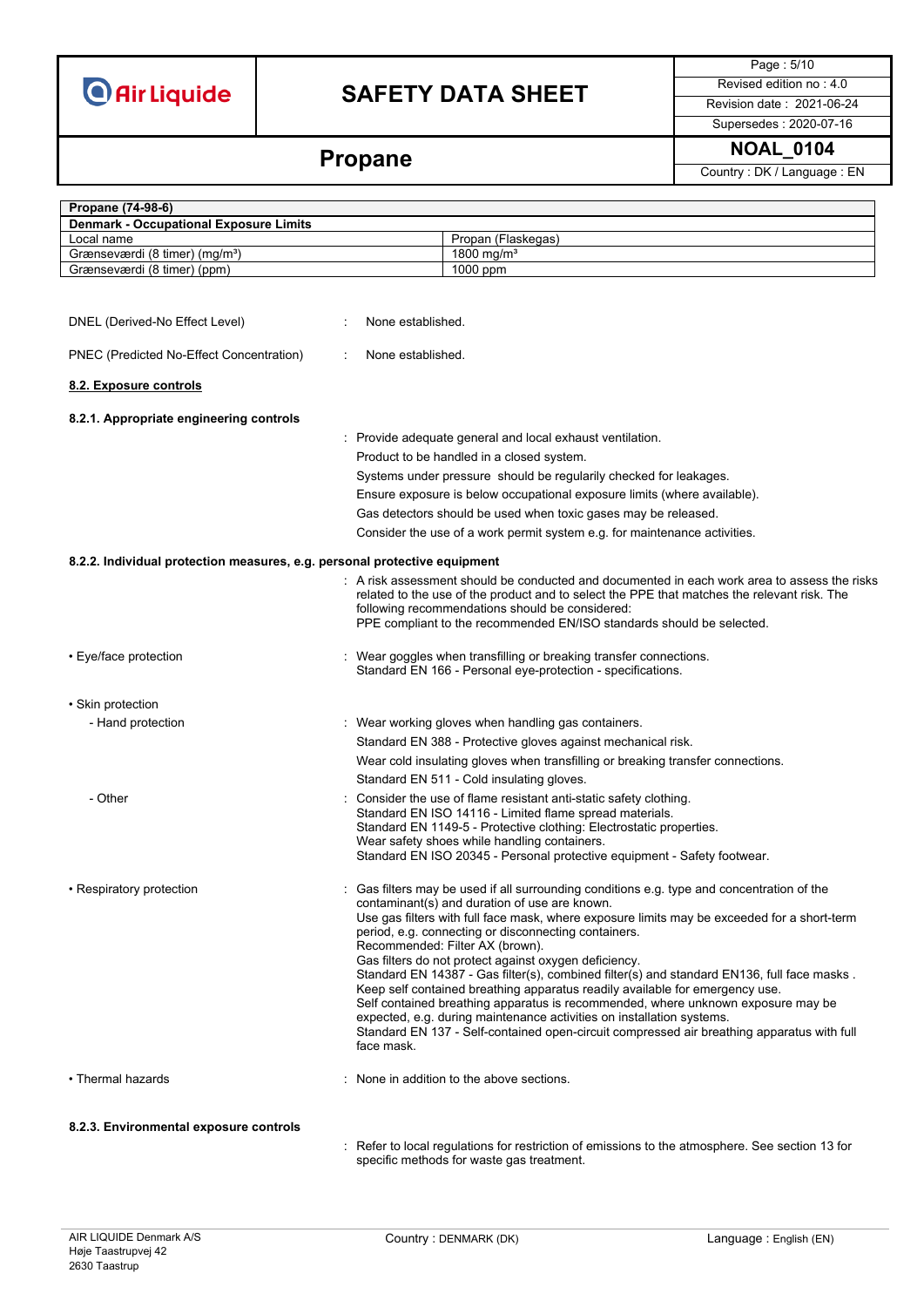## **SAFETY DATA SHEET** Revised edition no : 4.0

Page : 6/10 Supersedes : 2020-07-16

**Propane** NOAL\_0104

#### **SECTION 9: Physical and chemical properties**

#### **9.1. Information on basic physical and chemical properties**

Appearance • Physical state at 20°C / 101.3kPa : Gas • Colour : Colourless. Odour **Stenchant often added. Sweetish. Poor warning properties at low concentrations.** Concentrations.

| Odour threshold                                 | : Odour threshold is subjective and inadequate to warn of overexposure. |
|-------------------------------------------------|-------------------------------------------------------------------------|
| рH                                              | Not applicable for gases and gas mixtures.                              |
| Melting point / Freezing point                  | $: -188 °C$                                                             |
| Boiling point                                   | : $-42.1$ °C                                                            |
| Flash point                                     | Not applicable for gases and gas mixtures.                              |
| Evaporation rate                                | : Not applicable for gases and gas mixtures.                            |
| Flammability (solid, gas)                       | Extremely flammable gas                                                 |
| <b>Explosive limits</b>                         | $1.7 - 10.8$ vol %                                                      |
| Vapour pressure [20°C]                          | $: 8.3 \text{ bar(a)}$                                                  |
| Vapour pressure [50°C]                          | : $17 \text{ bar(a)}$                                                   |
| Vapour density                                  | : Not applicable.                                                       |
| Relative density, liquid (water=1)              | : 0.58                                                                  |
| Relative density, gas (air=1)                   | : 1.5                                                                   |
| Water solubility                                | $: 75 \text{ mg/l}$                                                     |
| Partition coefficient n-octanol/water (Log Kow) | : 2.36                                                                  |
| Auto-ignition temperature                       | : 470 °C                                                                |
| Decomposition temperature                       | : Not applicable.                                                       |
| Viscosity                                       | No reliable data available.                                             |
| <b>Explosive properties</b>                     | Not applicable.                                                         |
| Oxidising properties                            | Not applicable.                                                         |
| 9.2. Other information                          |                                                                         |
| Molar mass                                      | 44 g/mol                                                                |
| Critiaal tamparatura [°C1                       | 02 7 °C                                                                 |

Critical temperature [°C] 36.7 °C Other data : Gas/vapour heavier than air. May accumulate in confined spaces, particularly at or below ground level.

#### **SECTION 10: Stability and reactivity**

#### **10.1. Reactivity**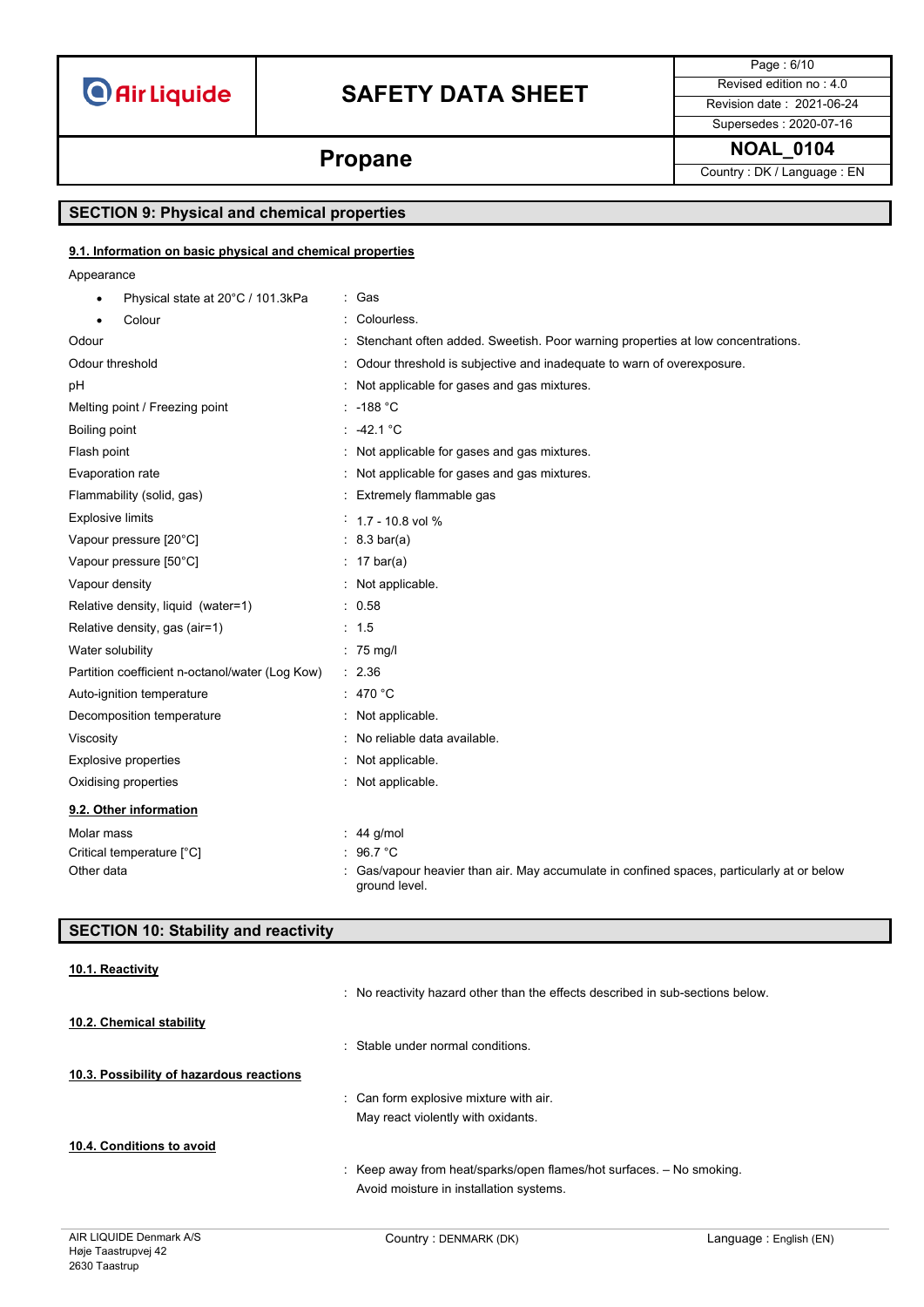

## **SAFETY DATA SHEET** Revised edition no : 4.0

Page : 7/10 Supersedes : 2020-07-16

**Propane** NOAL\_0104

#### **10.5. Incompatible materials**

: Air, Oxidisers.

For additional information on compatibility refer to ISO 11114.

**10.6. Hazardous decomposition products**

: Under normal conditions of storage and use, hazardous decomposition products should not be produced.

#### **SECTION 11: Toxicological information**

#### **11.1. Information on toxicological effects**

**Acute toxicity** : Harmful if inhaled.

| LC50 Inhalation - Rat [ppm]          | 20000 ppm/4h                                 |
|--------------------------------------|----------------------------------------------|
| Propane (74-98-6)                    |                                              |
| LC50 Inhalation - Rat [ppm]          | 20000 ppm/4h                                 |
| Skin corrosion/irritation            | : No known effects from this product.        |
| Serious eye damage/irritation        | : No known effects from this product.        |
| Respiratory or skin sensitisation    | : No known effects from this product.        |
| Germ cell mutagenicity               | : No known effects from this product.        |
| Carcinogenicity                      | : No known effects from this product.        |
| <b>Reproductive toxicity</b>         |                                              |
| Toxic for reproduction: Fertility    | : No known effects from this product.        |
| Toxic for reproduction: unborn child | : No known effects from this product.        |
| <b>STOT-single exposure</b>          | : No known effects from this product.        |
| <b>STOT-repeated exposure</b>        | : No known effects from this product.        |
| <b>Aspiration hazard</b>             | : Not applicable for gases and gas mixtures. |

#### **SECTION 12: Ecological information**

#### **12.1. Toxicity**

| Assessment                          | : Classification criteria are not met.                                                         |
|-------------------------------------|------------------------------------------------------------------------------------------------|
| EC50 48h - Daphnia magna [mg/l]     | : 27.1 mg/l                                                                                    |
| EC50 72h - Algae [mg/l]             | : 11.9 mg/l                                                                                    |
| LC50 96 h - Fish [mg/l]             | : 49.9 mg/l                                                                                    |
| Propane (74-98-6)                   |                                                                                                |
| EC50 48h - Daphnia magna [mq/l]     | $27.1 \text{ mq/l}$                                                                            |
| EC50 72h - Algae [mg/l]             | $11.9$ mg/l                                                                                    |
| LC50 96 h - Fish [mg/l]             | 49.9 mg/l                                                                                      |
| 12.2. Persistence and degradability |                                                                                                |
|                                     |                                                                                                |
| Assessment                          | : The substance is readily biodegradable. Unlikely to persist.                                 |
| 12.3. Bioaccumulative potential     |                                                                                                |
| Assessment                          | : Not expected to bioaccumulate due to the low log Kow (log Kow $<$ 4).<br>Refer to section 9. |
| 12.4. Mobility in soil              |                                                                                                |
| Assessment                          | : Because of its high volatility, the product is unlikely to cause ground or water pollution.  |

Partition into soil is unlikely.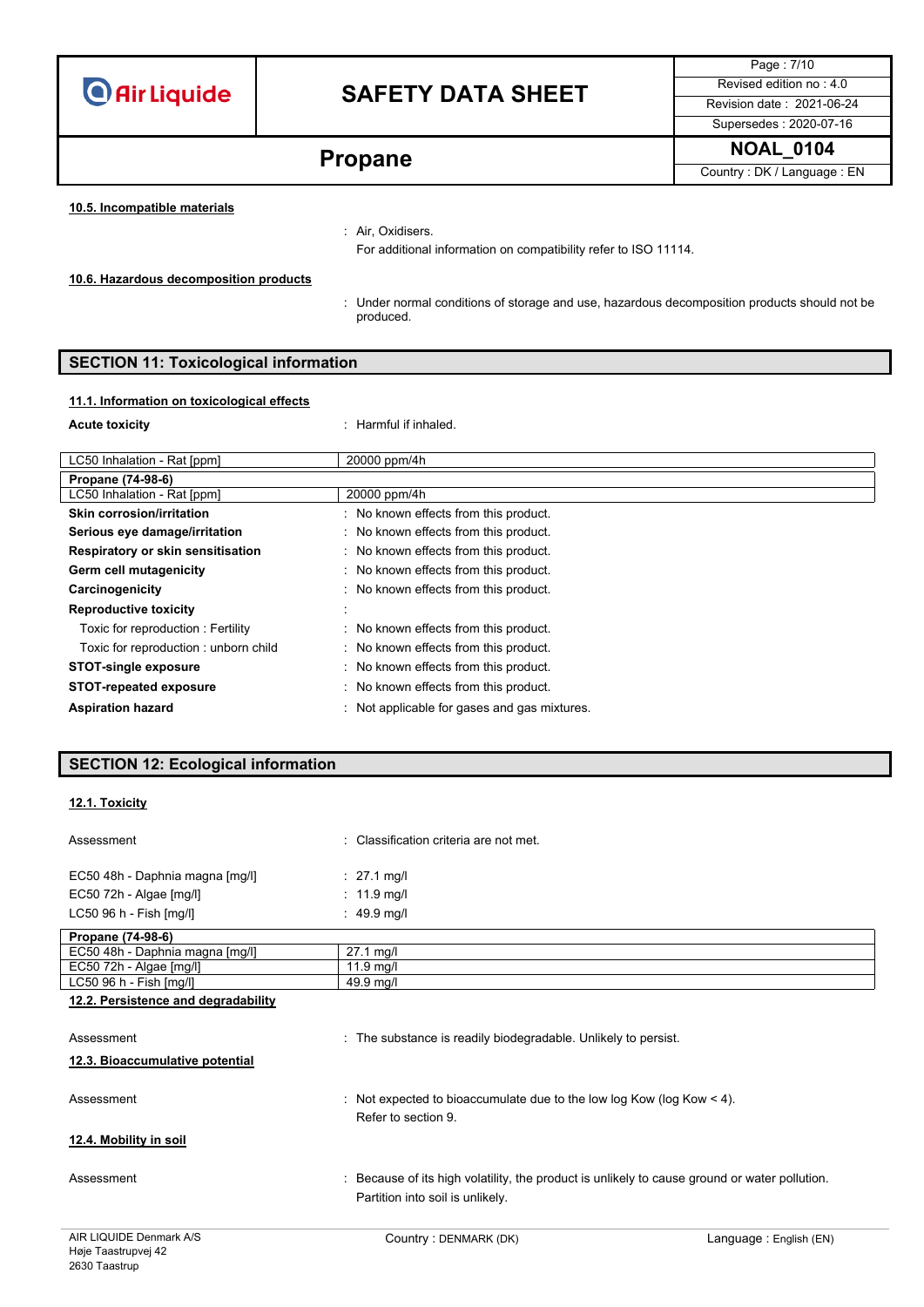## **SAFETY DATA SHEET** Revised edition no : 4.0

Page : 8/10 Supersedes : 2020-07-16

**Propane** NOAL\_0104<br>
Country : DK / Language : EN

|  |  | 12.5. Results of PBT and vPvB assessment |
|--|--|------------------------------------------|
|  |  |                                          |

| Assessment                       | $\therefore$ Not classified as PBT or vPvB.                                                                    |
|----------------------------------|----------------------------------------------------------------------------------------------------------------|
| 12.6. Other adverse effects      |                                                                                                                |
| Other adverse effects            | : No known effects from this product.                                                                          |
| Effect on the ozone layer        | $\therefore$ None.                                                                                             |
| Global warming potential [CO2=1] | $\therefore$ 3                                                                                                 |
| Effect on global warming         | : When discharged in large quantities may contribute to the greenhouse effect.<br>Contains greenhouse gas(es). |

### **SECTION 13: Disposal considerations**

| 13.1. Waste treatment methods                                                         |                                                                                                                                                                               |
|---------------------------------------------------------------------------------------|-------------------------------------------------------------------------------------------------------------------------------------------------------------------------------|
|                                                                                       | Contact supplier if quidance is required.                                                                                                                                     |
|                                                                                       | Do not discharge into areas where there is a risk of forming an explosive mixture with air.<br>Waste gas should be flared through a suitable burner with flash back arrestor. |
|                                                                                       | Must not be discharged to atmosphere.                                                                                                                                         |
|                                                                                       | Ensure that the emission levels from local regulations or operating permits are not exceeded.                                                                                 |
|                                                                                       | Refer to the EIGA code of practice Doc.30 "Disposal of Gases", downloadable at<br>http://www.eiga.org for more guidance on suitable disposal methods.                         |
|                                                                                       | Return unused product in original container to supplier.                                                                                                                      |
| List of hazardous waste codes (from<br>Commission Decision 2000/532/EC as<br>amended) | $\pm$ 16 05 04 $^{\star}$ . Gases in pressure containers (including halons) containing hazardous substances.                                                                  |
| 13.2. Additional information                                                          |                                                                                                                                                                               |
|                                                                                       | : External treatment and disposal of waste should comply with applicable local and/or national                                                                                |

|  |  |  | <b>SECTION 14: Transport information</b> |
|--|--|--|------------------------------------------|
|--|--|--|------------------------------------------|

#### **14.1. UN number**

regulations.

| UN-No.                                | : 1978                                                                                                                                                      |
|---------------------------------------|-------------------------------------------------------------------------------------------------------------------------------------------------------------|
| 14.2. UN proper shipping name         |                                                                                                                                                             |
| Transport by road/rail (ADR/RID)      | <b>PROPANE</b>                                                                                                                                              |
| Transport by air (ICAO-TI / IATA-DGR) | Propane                                                                                                                                                     |
| Transport by sea (IMDG)               | <b>PROPANE</b>                                                                                                                                              |
| 14.3. Transport hazard class(es)      |                                                                                                                                                             |
| Labelling                             | Ø                                                                                                                                                           |
|                                       | 2.1 : Flammable gases.                                                                                                                                      |
| Transport by road/rail (ADR/RID)      |                                                                                                                                                             |
| Class                                 | $\therefore$ 2                                                                                                                                              |
| Classification code                   | : 2F                                                                                                                                                        |
| Hazard identification number          | : 23                                                                                                                                                        |
| <b>Tunnel Restriction</b>             | B/D - Tank carriage : Passage forbidden through tunnels of category B, C, D and E. Other<br>carriage: Passage forbidden through tunnels of category D and E |
| Transport by air (ICAO-TI / IATA-DGR) |                                                                                                                                                             |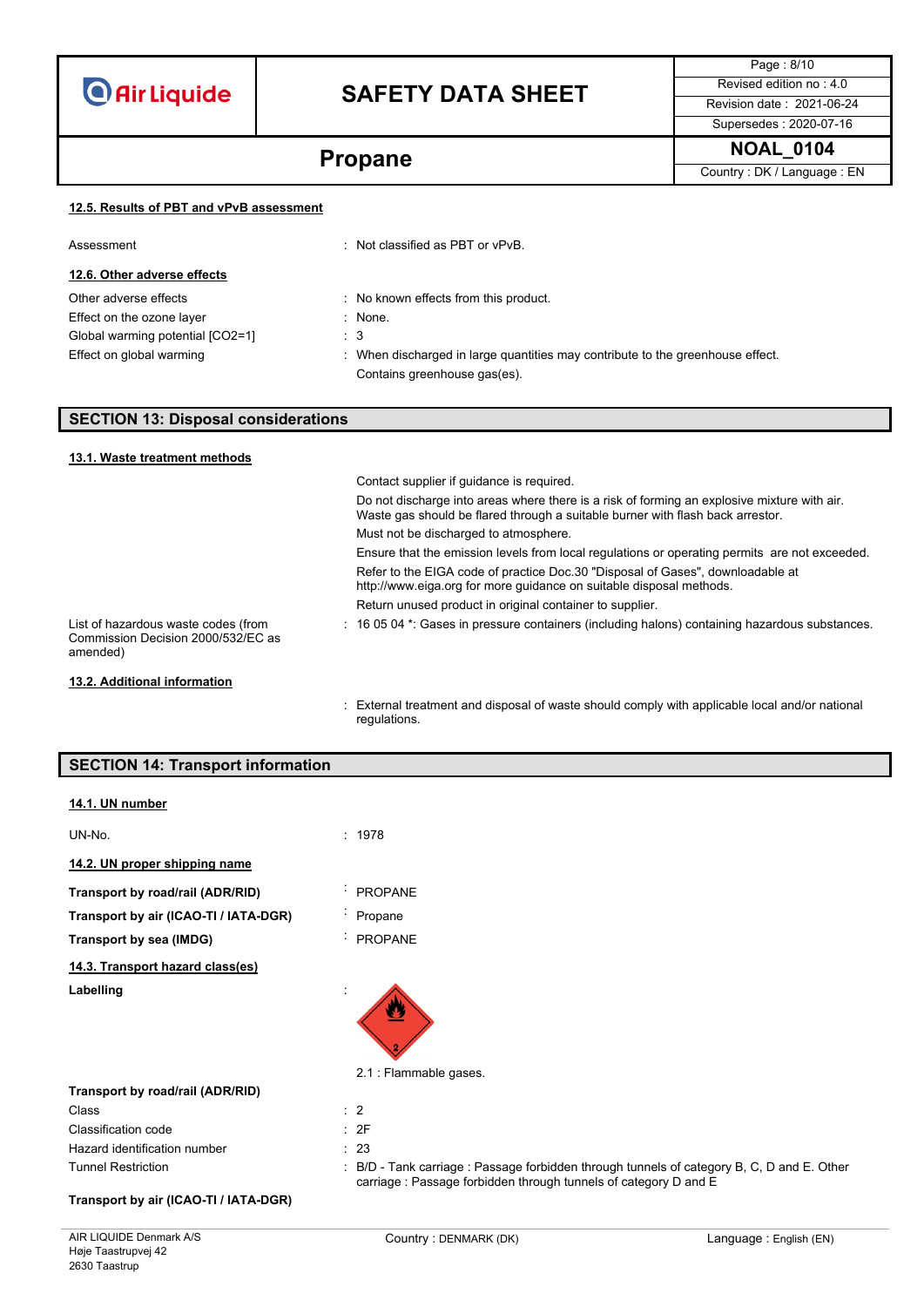

## **SAFETY DATA SHEET** Revised edition no : 4.0

Page : 9/10 Supersedes : 2020-07-16

# **Propane** NOAL\_0104

|                                       | COUNTY . DIN / Language . LIV                                                                                                            |
|---------------------------------------|------------------------------------------------------------------------------------------------------------------------------------------|
| Class / Div. (Sub. risk(s))           | : 2.1                                                                                                                                    |
| Transport by sea (IMDG)               |                                                                                                                                          |
| Class / Div. (Sub. risk(s))           | $\therefore$ 2.1                                                                                                                         |
| Emergency Schedule (EmS) - Fire       | $: F-D$                                                                                                                                  |
| Emergency Schedule (EmS) - Spillage   | ∴ S-U                                                                                                                                    |
| 14.4. Packing group                   |                                                                                                                                          |
| Transport by road/rail (ADR/RID)      | Not established.                                                                                                                         |
| Transport by air (ICAO-TI / IATA-DGR) | Not established.                                                                                                                         |
| Transport by sea (IMDG)               | Not established.                                                                                                                         |
| 14.5. Environmental hazards           |                                                                                                                                          |
| Transport by road/rail (ADR/RID)      | : None.                                                                                                                                  |
| Transport by air (ICAO-TI / IATA-DGR) | : None.                                                                                                                                  |
| Transport by sea (IMDG)               | : None.                                                                                                                                  |
|                                       |                                                                                                                                          |
| 14.6. Special precautions for user    |                                                                                                                                          |
| <b>Packing Instruction(s)</b>         |                                                                                                                                          |
| Transport by road/rail (ADR/RID)      | : P200                                                                                                                                   |
| Transport by air (ICAO-TI / IATA-DGR) |                                                                                                                                          |
| Passenger and Cargo Aircraft          | : Forbidden.                                                                                                                             |
| Cargo Aircraft only                   | : 200.                                                                                                                                   |
| Transport by sea (IMDG)               | : P200                                                                                                                                   |
| Special transport precautions         | : Avoid transport on vehicles where the load space is not separated from the driver's<br>compartment.                                    |
|                                       | Ensure vehicle driver is aware of the potential hazards of the load and knows what to do in the<br>event of an accident or an emergency. |
|                                       | Before transporting product containers:                                                                                                  |
|                                       | - Ensure there is adequate ventilation.                                                                                                  |
|                                       | - Ensure that containers are firmly secured.                                                                                             |
|                                       | - Ensure valve is closed and not leaking.                                                                                                |
|                                       | - Ensure valve outlet cap nut or plug (where provided) is correctly fitted.                                                              |
|                                       | - Ensure valve protection device (where provided) is correctly fitted.                                                                   |
|                                       | $\mathbf{r}$ and $\mathbf{r}$ and $\mathbf{r}$ and $\mathbf{r}$                                                                          |

#### **14.7. Transport in bulk according to Annex II of Marpol and the IBC Code**

: Not applicable.

### **SECTION 15: Regulatory information**

#### **15.1. Safety, health and environmental regulations/legislation specific for the substance or mixture**

#### **EU-Regulations**

| Restrictions on use<br>Seveso Directive: 2012/18/EU (Seveso III) | $:$ None.<br>: Listed.                                                      |
|------------------------------------------------------------------|-----------------------------------------------------------------------------|
| <b>National regulations</b><br>National legislation              | : Ensure all national/local regulations are observed.                       |
| <b>Denmark</b><br>Recommendations Danish Regulation              | : Young people below the age of 18 years are not allowed to use the product |